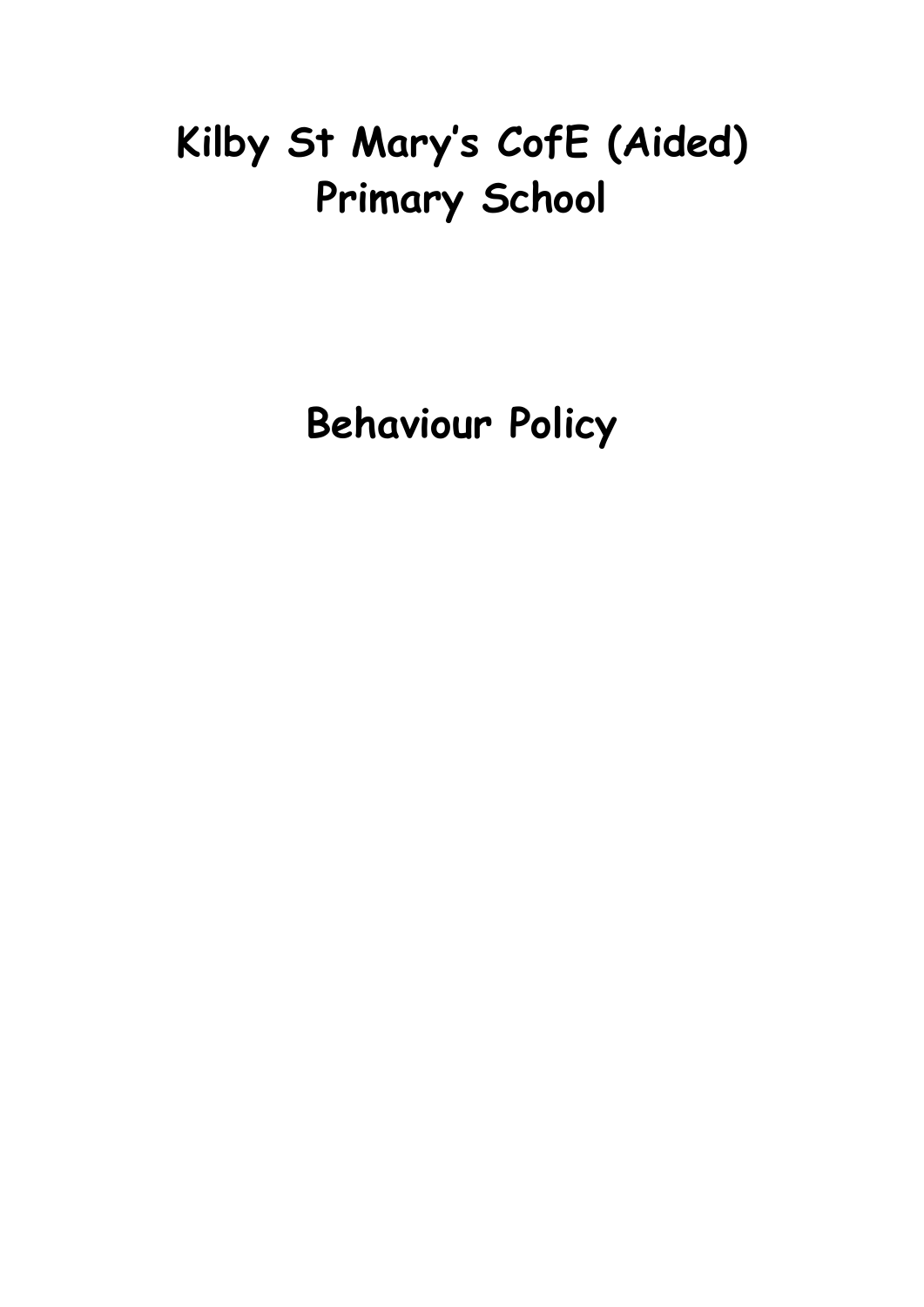# **Aim of Policy**

This policy has been written to ensure that all people individual with behaviour in our school both children and adults are clear about the school expectations and procedures. We aim to ensure behaviour in our school reflects our Christian ethos and provides an effective platform for high quality learning.

# **Curriculum**

We recognise that the quality and range of the curriculum is a significant determinant of pupil's behaviour.

The curriculum will be delivered using a wide variety of teaching methods and styles appropriate to individual children and classes. There is a taught structured programme called SEAL which helps children to develop their understanding of behaviour and its impact on the school and wider community. This is an inclusive approach where children tackle a concept at the same time across the school at an age appropriate level.

By providing an interesting and exciting place to learn we expect children to respond and engage with learning. Children at all levels will be involved in the development of classroom and area specific codes. Throughout all the learning modules that children undertake in a school there will be other opportunities for children to demonstrate positive behaviour and relationships staff will endeavour to highlight these areas throughout their teaching.

# **Ethos and Atmosphere**

We believe that Kilby St Mary's Primary School is a friendly place which celebrates a caring Christian ethos where everyone is treated with respect and people's positive contributions valued. All visitors and newcomers are welcome.

We recognise that the climate of the school is central to establishing good behaviour. All adults act as positive role models and have high expectations of behaviour standards. We will always encourage and support everyone to follow our school rules. The Headteacher will lead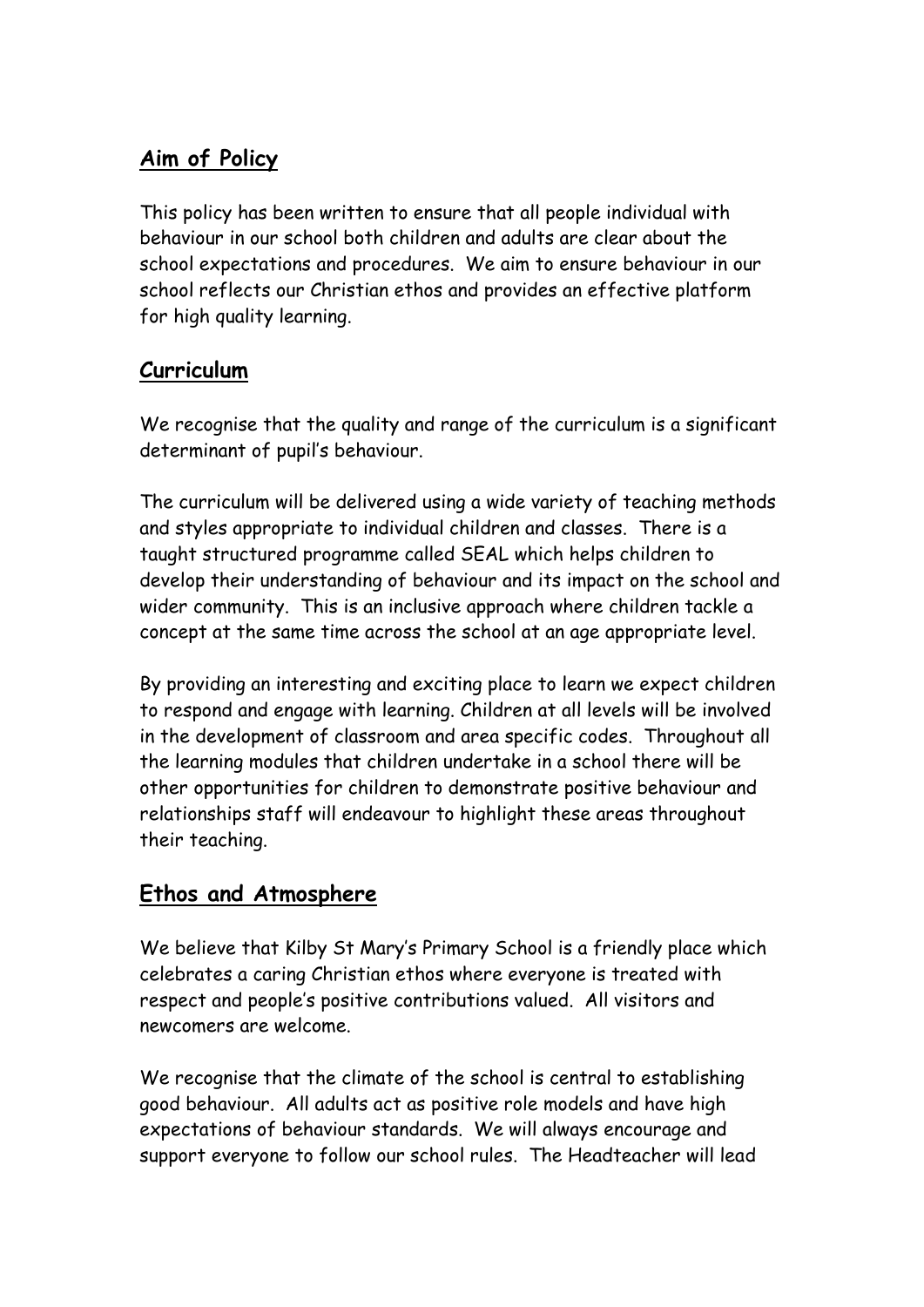the school to monitor and review this policy continually with all adults working at the school.

All adults at Kilby St Mary's Primary School recognise that some children may need support in attaining expected behaviours in school and will work with children on specific plans or programmes which will allow them to integrate effectively in school.

# **The role of the adult**

Adults are most important in establishing acceptable and expected behaviours. Children's behaviour is every adult's responsibility who work within school especially issues which arise from playtimes and should not just be the responsibility of those supervising these times.

The class teacher has to be a consistent and positive role model with high personal and professional expectations. All adults working within the school should introduce and maintain agreed set of rules with consistency across the school day.

All adults will encourage and build effective partnerships with children and families. Where difficult behaviour is being managed adults working within school will regularly update parents/carers about the progress their child is making in addition to the usual meetings with parents. We will also inform parents of particularly good behaviour children show.

# **Rewards and Sanctions**

These outcomes merit recognition;

- Special achievement
- Effort
- Improvement
- Consistency in;
	- o Attainment
	- o Achievement
	- o Effort
	- o Behaviour
	- o Kindness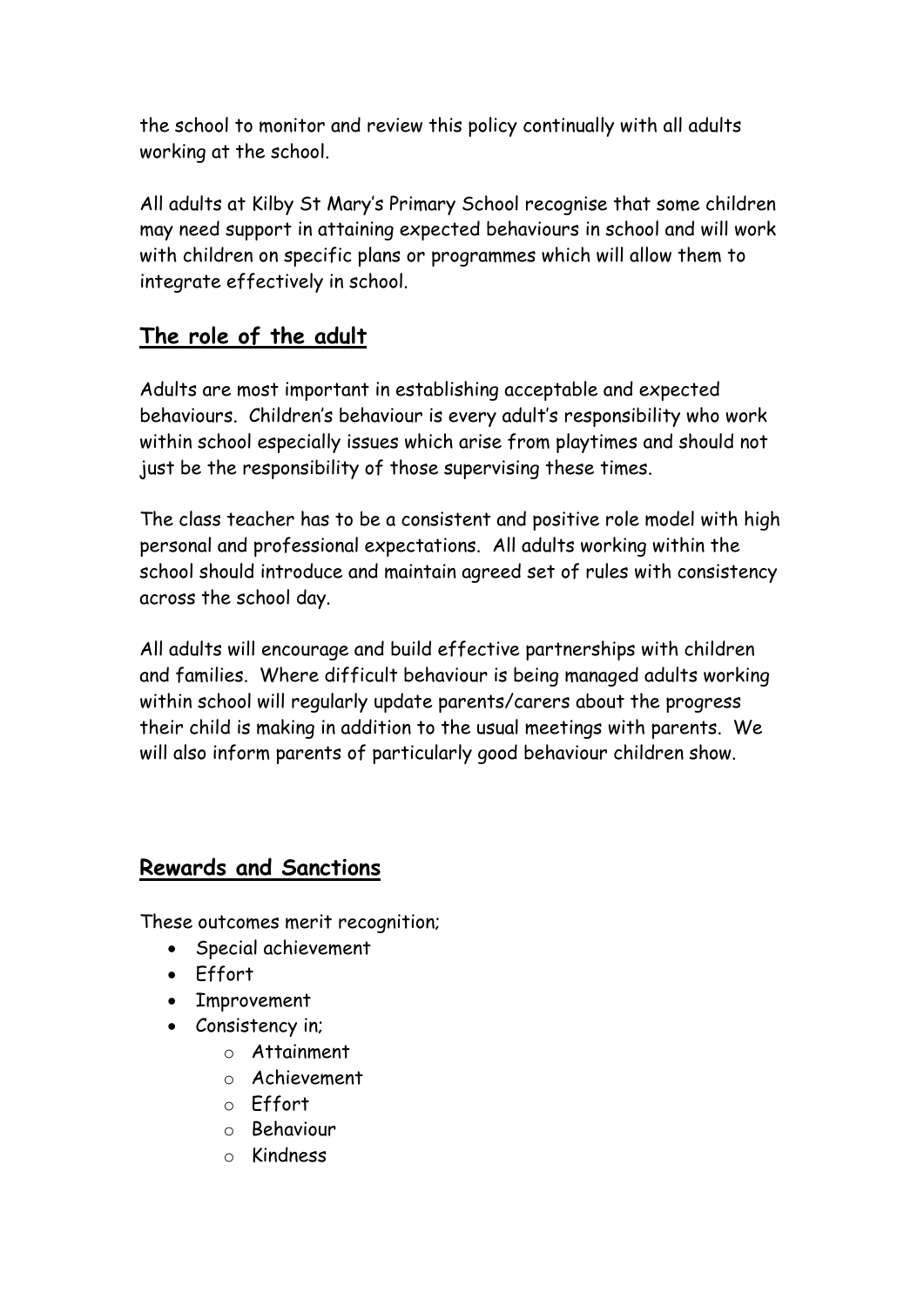Consistently high or exceptional outcomes are celebrated in assemblies (see below).

## **Golden Time**

Central to the reward system is 'Golden time'. Keeping the Golden rules creates a reward of extra time (usually 20 minutes) which all can share together. Amongst the many activities that children choose to do are: .Clay modelling .Educational games .Music trolley .Puppets .Construction .Computing .Listening centre .PE games .Listen/dance to music .Art and craft activities

Sometimes it's appropriate to offer the whole class an opportunity to enjoy an activity together.

If a child breaks a Golden Rule they are given a yellow card as a warning that they could lose their Golden Time. This is removed at the next appropriate break time. I, however, they break any Golden Rule again whilst the warning card is in place, he/she will be given a red card and loses 5 minutes of Golden Time.

Behaviour should not be linked to academic achievements when rewards and sanctions are being considered.

These issues must be referred to the Headteacher;

- Racism
- Physically marking or hurting another child
- Damaging clothes or property
- Stealing
- Serious verbal abuse
- Serious aggressive behaviour
- Defiance and/or insolence to members of staff
- Persistent disruptive behaviour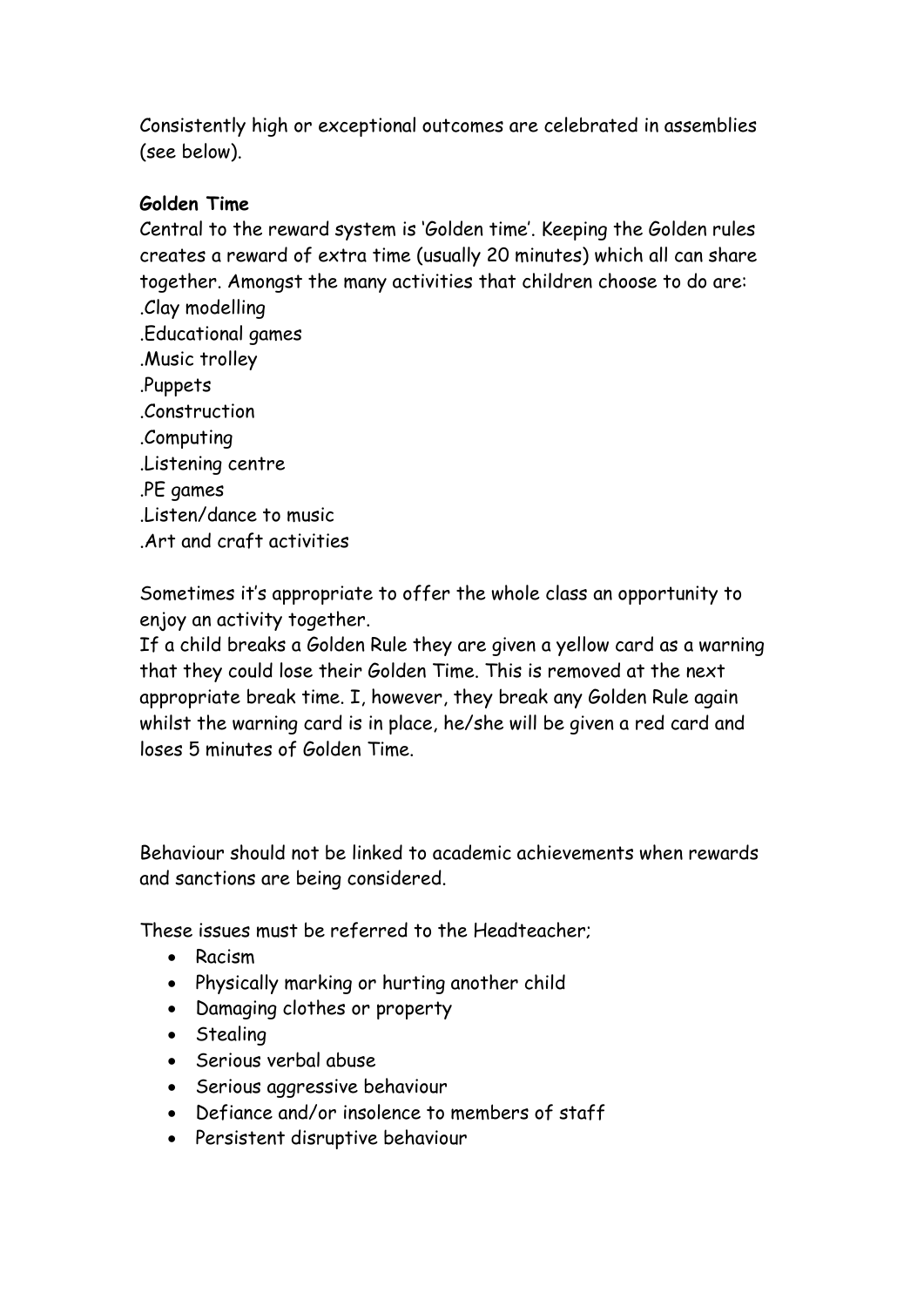If a child's behaviour threatens the safety of others or has become temporarily beyond the control of a staff member then the Headteacher must be sent for using the Puple Card system (send a child with the Purple Card to the office who will then ensure the Headteacher is sent to facilitate. The Purple Card should be clearly on view in the classroom).

# **Standard Rewards**

- 1: Verbal, saying 'well done'
- 2: Sticker / House point
- 3: Sharing your achievement with other classes
- 4: Headteacher's award
- 5: 'Quick Note' home sharing your achievement with your family
- 6: Achievement certificates
- 7: Golden Time

# **Standard Sanctions**

1:An initial warning – the child is asked to think about making the right choices and changing their behaviour.

2:If behaviour continues to be challenging the child's name will be recorded

3:If a child continues to behave inappropriately they will have their golden time taken away in 5 minute blocks

4:They will be separated for an appropriate length of time within class or taken to work in another class

5:Child will lose their break time

6:They will be sent to another class for half a day and parents will be informed

7:They will be sent to the Head teacher

## **The Severe Clause**

The Severe Clause will come into effect when there is:

- Swearing
- Vandalism
- Deliberately hurting someone /fighting
- Other serious behaviour such as racism
- Spitting
- General and prolonged unacceptable behaviour
- The head reserves the right , dependent upon the seriousness of the incident, to implement any stage of the Severe Clause at any time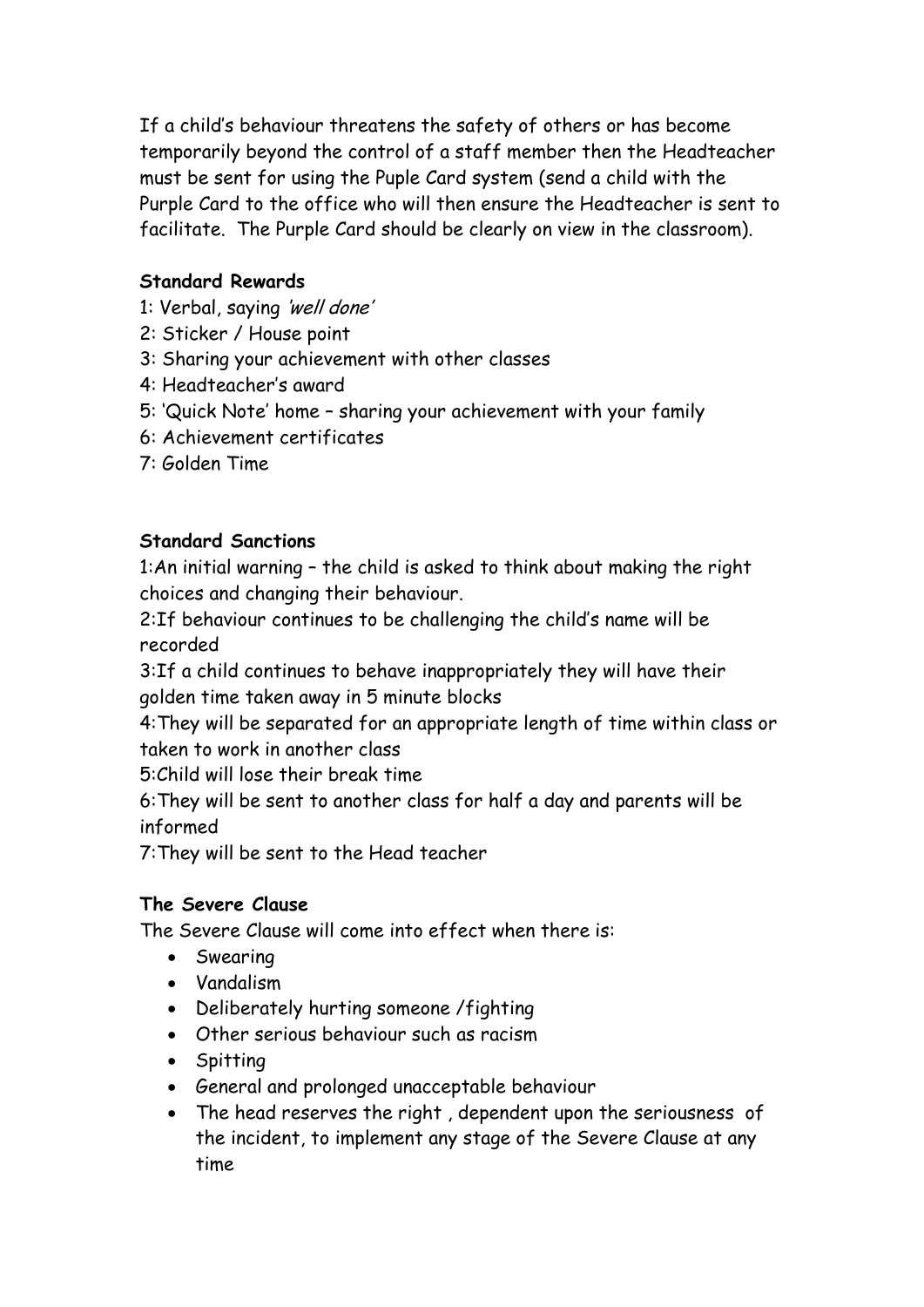| $\mathbf{1}$   | Discussion with    | Head discusses incident with child and outlines     |
|----------------|--------------------|-----------------------------------------------------|
|                | headteacher        | full range of Severe Clause. Records behaviour.     |
|                |                    | Head keeps child for the rest of the session with   |
|                |                    | work to complete. Parents contacted.                |
| $\overline{c}$ | Child misses break | Child misses morning break or 30mins of lunch       |
|                |                    | time. They will be given a reflective activity to   |
|                |                    | complete such as a general reflective sheet or      |
|                |                    | letter of apology. Behaviour recorded. Parents      |
|                |                    | contacted.                                          |
| 3              | Child misses two   | Behaviour recorded and parents contacted.           |
|                | breaks             |                                                     |
| 4              | Parents invited    | Parent, child, class teacher and head teacher       |
|                | into school        | discuss the behaviour difficulties. Action points   |
|                |                    | put in place (ie report card, home/school book)     |
| 5              | Internal           | If there is no improvement seen over an agreed      |
|                | withdrawal         | period of time, the Head informs parents that       |
|                |                    | child will be given an internal withdrawal, where   |
|                |                    | they will be given work to do on their own          |
|                |                    | supervised by a member of staff. The child will     |
|                |                    | have break and lunch separately from their          |
|                |                    | peers.                                              |
| 6              | Pastoral support   | A PSP will be written and discussed with            |
|                | plan               | parents/carers and the child. If there is a         |
|                |                    | persistent problem the headteacher, SENCO and       |
|                |                    | class teacher will draw up a Pastoral Support       |
|                |                    | Programme to support the pupil in partnership       |
|                |                    | with parents. All staff working with the pupil will |
|                |                    | be informed of this, including lunchtime            |
|                |                    | supervisors. This will give a consistent approach   |
|                |                    | throughout the school day. If the problem           |
|                |                    | continues, together we will work with outside       |
|                |                    | agencies to seek solutions to support the pupil.    |
|                |                    | If appropriate school will provide a mentor adult   |
|                |                    | or peer.                                            |
| $\overline{7}$ | Temporary          | Any fixed term exclusion beyond 5 days the LEA      |
|                | exclusion          | and chair of Governors will be informed and a       |
|                |                    | decision will be made whether to exclude the        |
|                |                    | child for a further period of time. Parents have    |
|                |                    | the right to appeal.                                |
| 8              | Permanent          |                                                     |
|                | exclusion          |                                                     |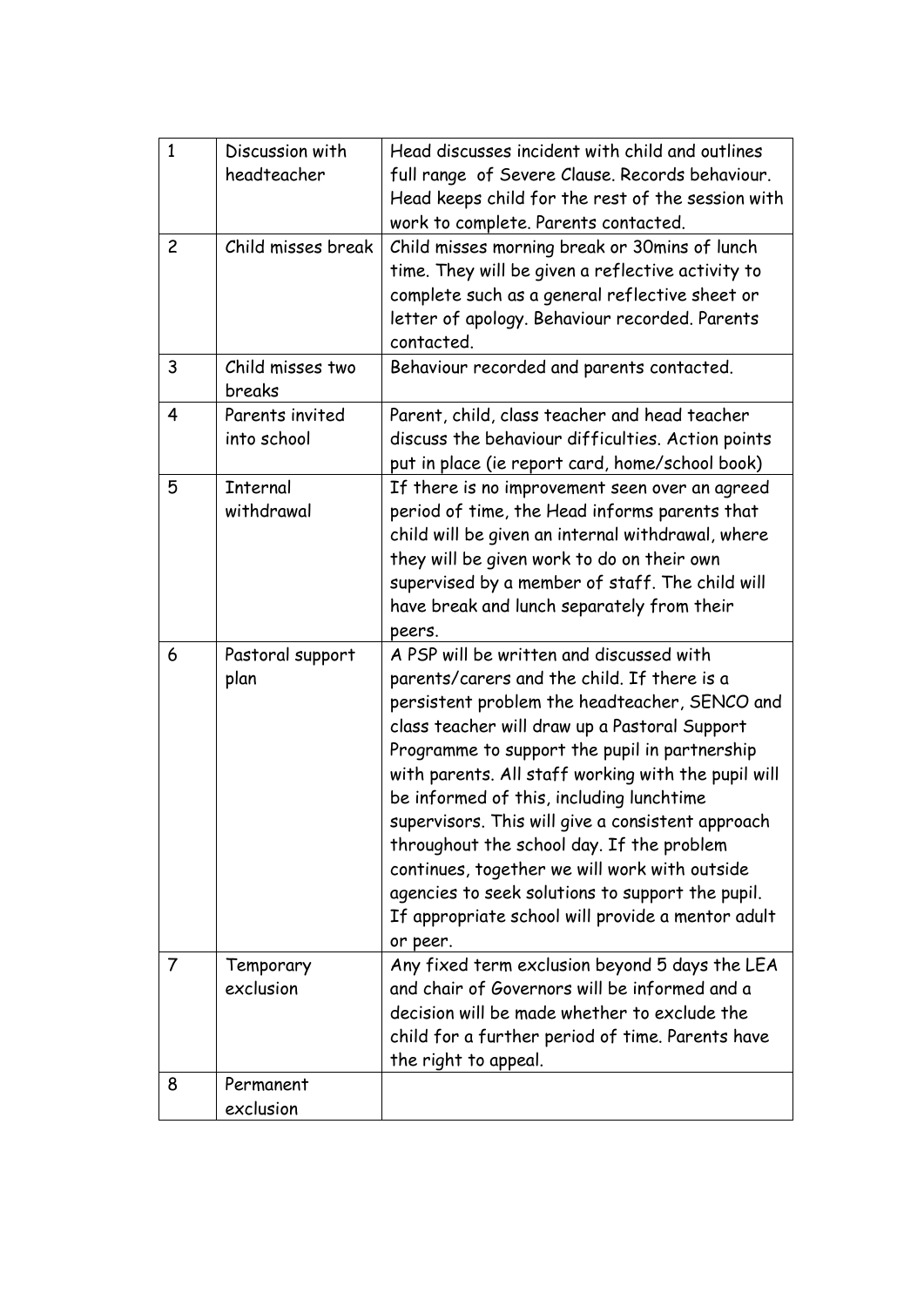A list of supportive strategies to develop positive behaviour around the school is attached as an appendix. These are particularly important for supporting differentiated sanctions for those children who may be recognised as having, or are displaying features of, mental health issues e.g. EBD, ADHD, ODD (see appendix).

#### **Exclusion**

If there is no marked improvement in a child's behaviour, after persistent efforts by the school, the Headteacher may initiate exclusion proceedings (the Headteacher only has the authority to exclude a child).

Initially exclusion would be for a fixed term.

Ultimately the child may be permanently excluded from the school if, for example, their behaviour presents a persistent threat or danger to others, or if a specific action is of a sufficiently serious nature. This may be if a serious injury is caused to another or if serious vandalism occurs.

All efforts will be made by the school to prevent exclusions being necessary and parents will be informed of the ultimate consequences by the Headteacher if the need arises.

#### **Assemblies**

All assemblies are linked to the RE and/or PSHE/C curriculum and include a collective act of worship.

All personnel who lead assemblies should refer to the school's policy and guidelines.

#### **Monday** –

Whole School assembly led by the Headteacher. It naturally covers a wide range of topics and is an important instrument in maintaining a collective and open ethos to the school. Included in this assembly are references to key religious and secular festivals from around the world – particularly those affecting Leicester's multi-ethnic population. Some members of staff may on occasion need to be out of this assembly, a member of SMT should be notified if this is the case.

**Tuesday** – Music assembly led by members of staff and featuring singing practice and musical performances. This will have a Christian theme.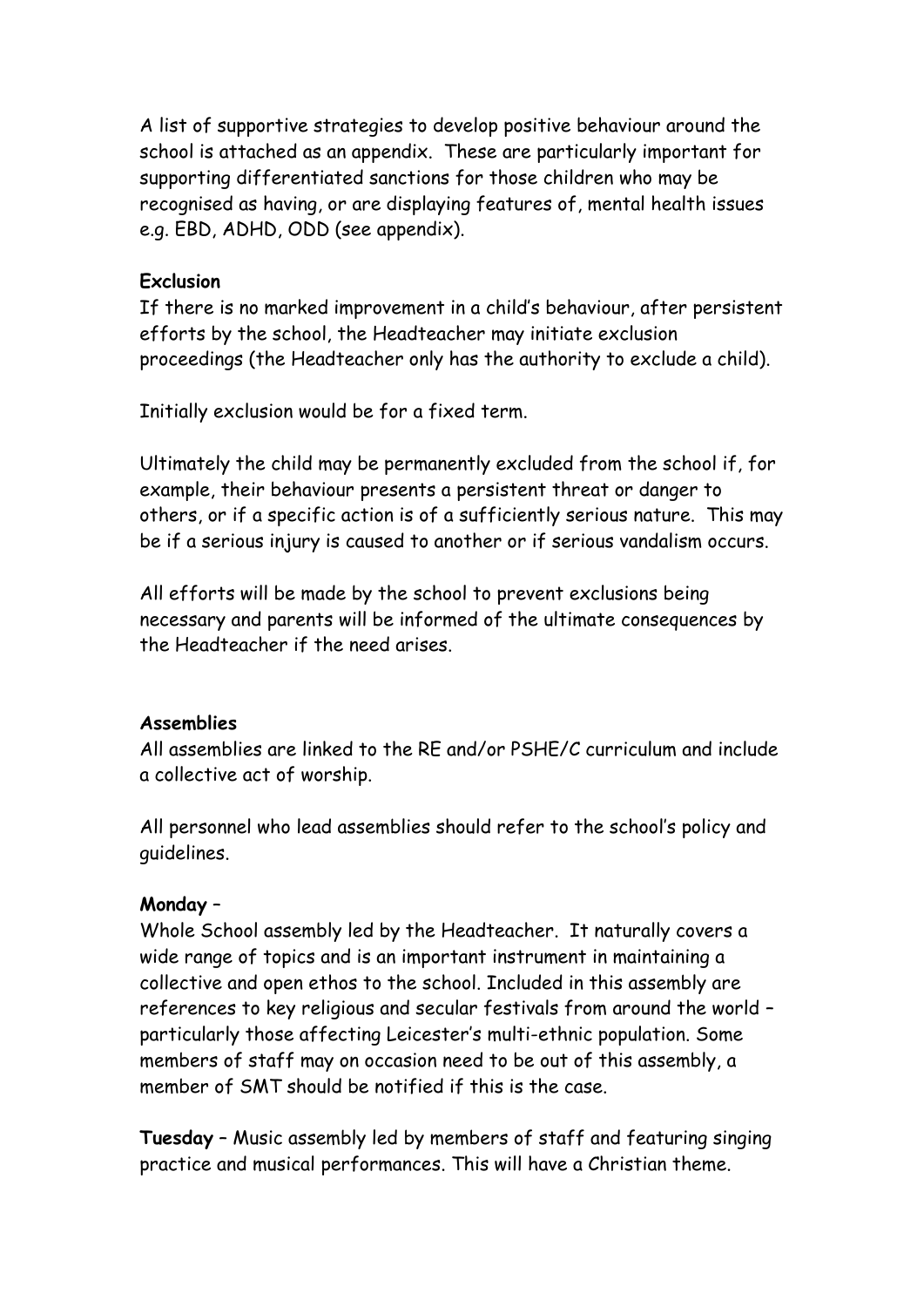**Wednesday** – Class Based Collective WorshipWhole School Assembly led by the pupils – this will have a Christian theme, following the Diocese of Leicestershire's Collective Worship Themes.

**Thursday** – Whole School Assembly led by Father Philip O'Reilly – this will have a Christian theme, following the Diocese of Leicestershire's Collective Worship Themes.

**Friday** – Whole School Assembly led by Jonny Hutton of the Arnesby Baptist Church – this will have a Christian theme.

This assembly will also celebrate the achievements of pupils nominated by teachers to merit special praise and an award certificate by the Headteacher.

Staff should complete the whole school 'Achievement Books' with the name of one or two children from their class, or another's, whom they wish to nominate for recognition for their achievements that week. These children are then given the opportunity to share their success and receive a certificate to demonstrate the school's recognition of it.

#### **First Friday of the Month Family Assembly**

Once a month, parents will be invited to attend the Friday Celebration assembly. These assemblies will include musical performances, readings and sharing pupils work.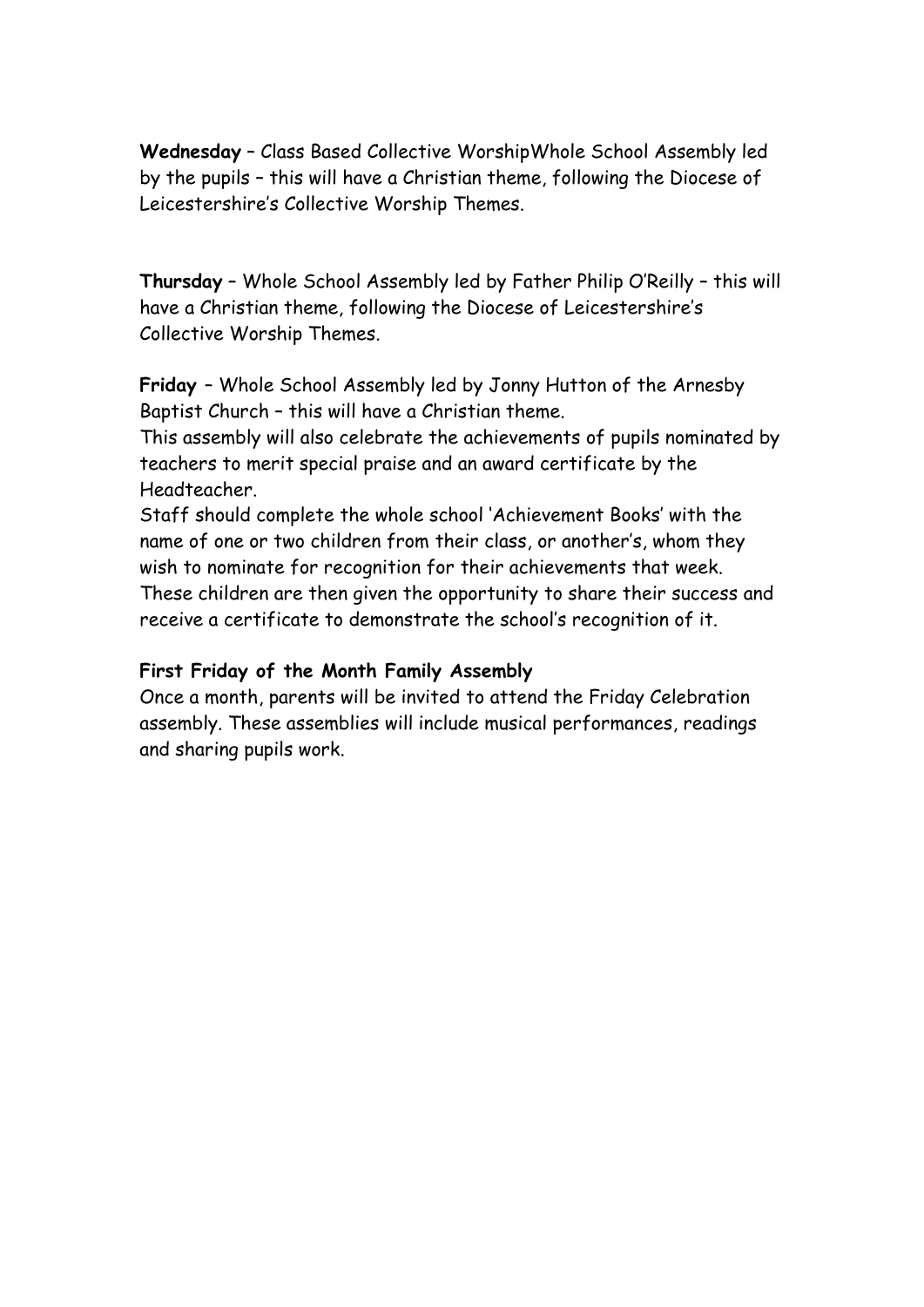## **Behaviour Policy Appendix**

# **A. Strategies for improving behaviour;**

Alongside the standard sanctions, which are simple and easy for children to follow, there is also a need for flexibility in dealing with and trying to improve a child's behaviour. The priority is for the child to clearly understand what the consequences of their actions will be. When moving outside of the standard sanctions a child must be individually warned of what the consequence will be if they break the class/school rules again.

This is particularly important for supporting differentiated sanctions for those children who may be recognised as having, or are displaying features of, mental health issues e.g. emotional behavioural difficulties, attention deficit hyperactivity disorder, oppositional defiance disorder, autistic spectrum disorders. These issues are considered a disability within the Disability Discrimination Act unless the difficulty arises from clearly social or domestic circumstances. We therefore consider our responses to children with this in mind creating inclusive responses to their needs.

This is a list of possible consequences teachers may wish to consider when differentiating sanctions to children;

- verbal apology
- written apology
- move to another classroom
- discuss the problem informally with parents at the end of the school day
- Headteacher to talk to parents
- move from class for a day supported by a letter home
- formal interview with parents

In exceptional circumstances when the teacher feels that a child has failed to complete a task of which they are considered to be capable it may be appropriate to make the child complete the work during break time or lunchtime (whilst supervised by the teacher). If it is considered necessary to send the work home this would need to be supported by a letter from the teacher, after discussion with an SMT member. This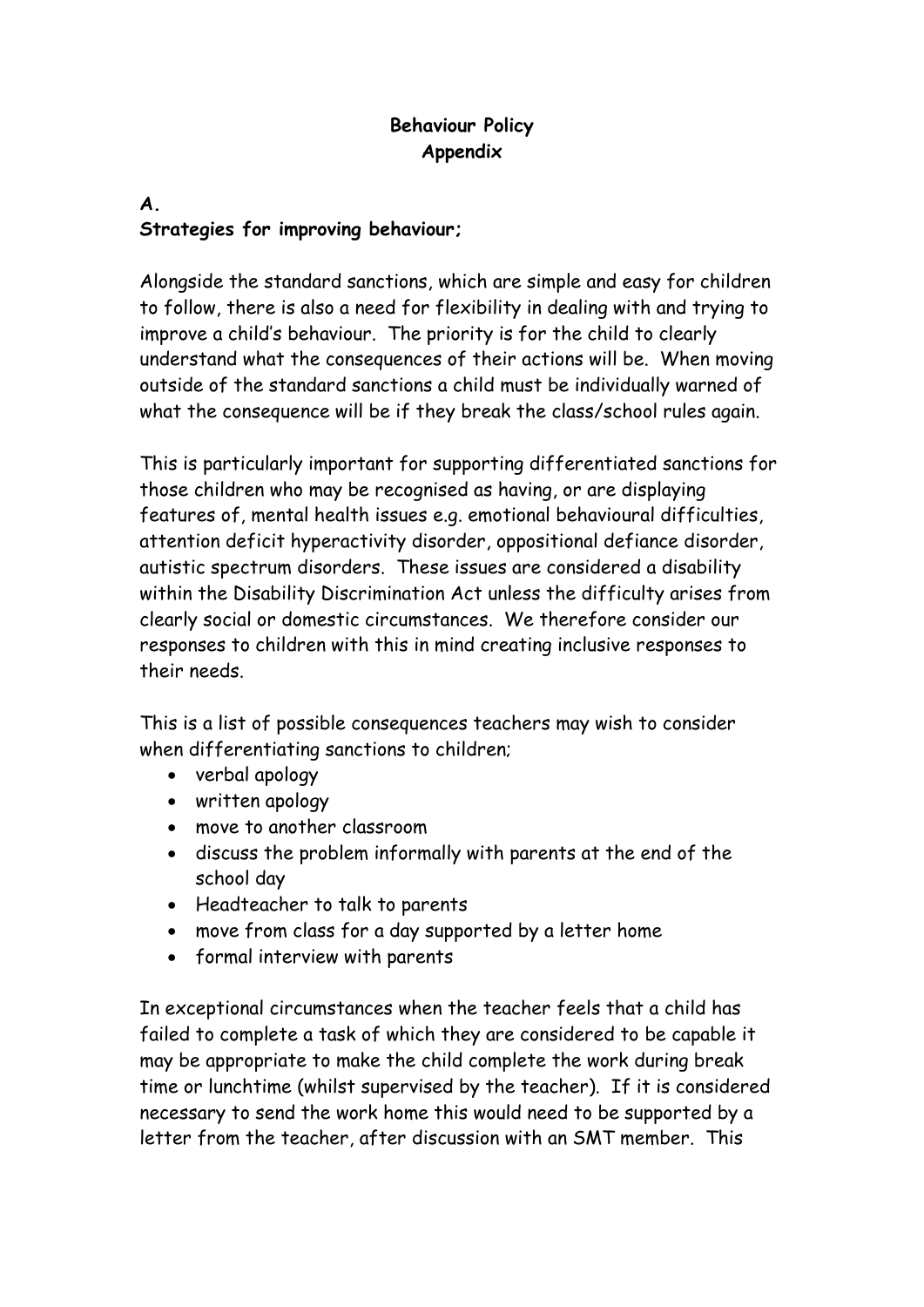caution is to prevent work being seen as a punishment rather than to support learning.

These strategies support the behaviour of children who are having difficulties in following the agreed school/class rules. They need to be closely monitored on a regular basis and supported by a behaviour form which should be completed and kept in the child's records and copied to the Headteacher.

- daily report
- behaviour contracts
- reward charts
- home/school book
- regular contact with parents
- home/school contract
- lessons 'traffic lighted'

# **B.**

## **Promoting positive behaviour;**

Putting the following principles into practice encourages improved behaviour;

1. Flexibility

We try to treat each child as an individual and make our approach to problems an individual one. We try not to make generalisations about behaviours or reactions and we avoid the use of jargon when describing behaviour to children.

2. Voice level and tone

We try to keep our voices' level and tone low and unhurried. This can take the heat out of angry situations and has a calming effect on those concerned.

3. Eye contact

Whenever we are talking with children, or other adults, we try to maintain appropriate eye contact. The effect of this is to reinforce verbal communication heightening awareness of other people's feelings and points of view. Some children may find this difficult, particularly when they are in trouble or upset or when cultural conventions over eye contact may be different from those of others. Forcing eye contact is therefore not encouraged.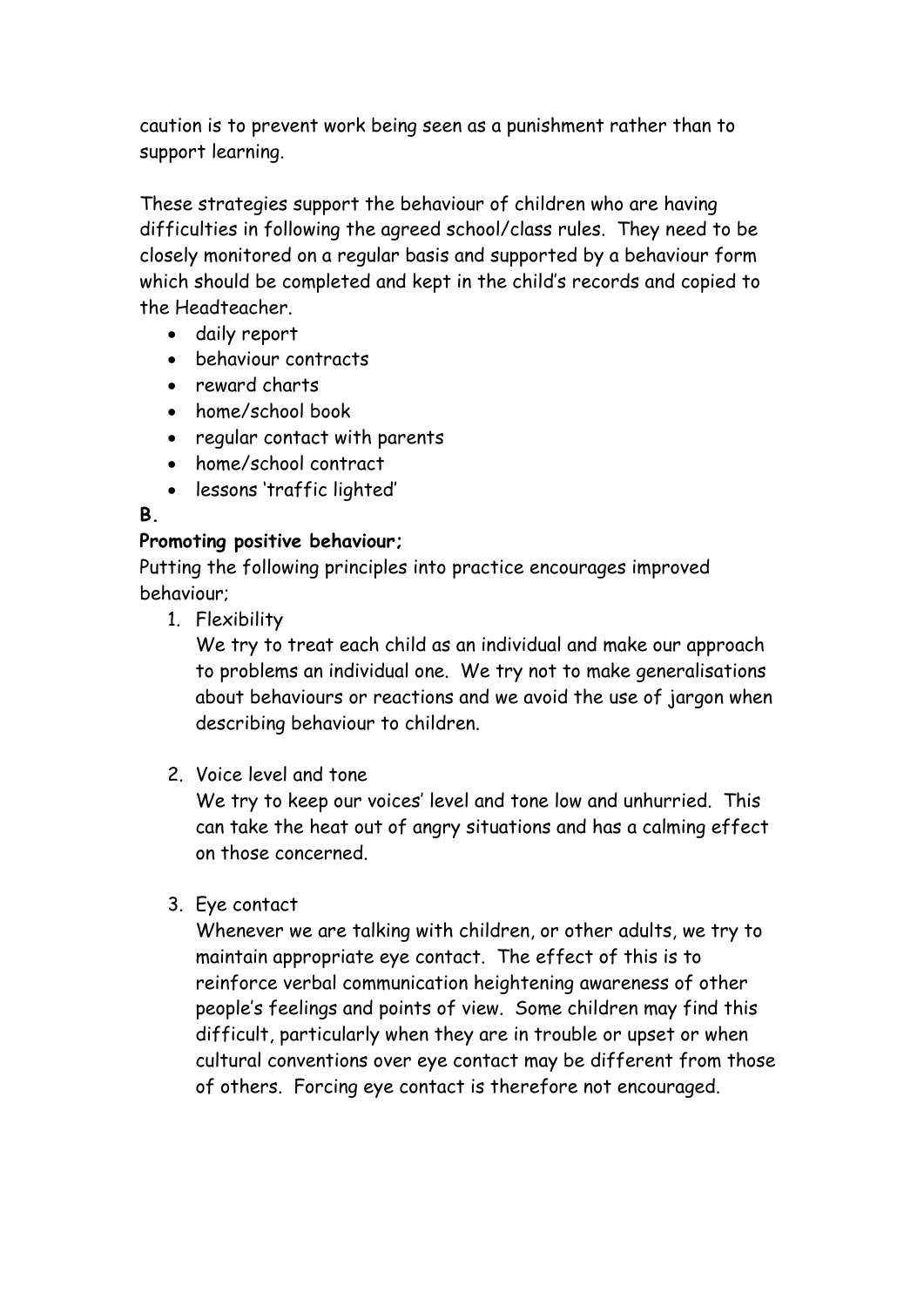## 4. Privacy

When children are in trouble or are feeling angry it may be beneficial to withdraw them away from other children and, when practicable, to a quiet place. The behaviour of many children can become even more extreme when they are kept with others.

5. Honesty

We try to be honest about our own feelings and reactions as we expect the children to be. This can be difficult especially if both parties are feeling angry or injured. We try to use skills of 'active listening' and to give 'I' messages, not 'you' messages.

6. Listening

We try to ask open questions which encourage children to communicate effectively. We also try to listen carefully in order to understand any underlying causes to problems.

#### 7. Negotiations

We try to give choices to children in setting targets for improved behaviour. Targets have to be clear and realistic. We also discuss the remedial action which needs to be taken by the child. This dialogue aims to help the child to;

- feel they have been dealt with justly and fairly,
- understand other people's feelings,
- retain a sense of dignity,
- feel positive about future behaviour.
- 8. Praise

We always recognise the attainment and achievement of children through the effective use of constructive praise. This is essential if the children are to develop the self-esteem necessary to become effective independent learners. We always try to greet all children with pleasure and interest, taking naturally the position of encouraging the positive instead of focussing on the negative aspects of the child's behaviour and performance.

9. Availability

All children know that when they are in trouble they will get a fair hearing from all adults in school. We expect the children to understand that the adult they wish to speak with may not always be available. However there will always be someone at school who